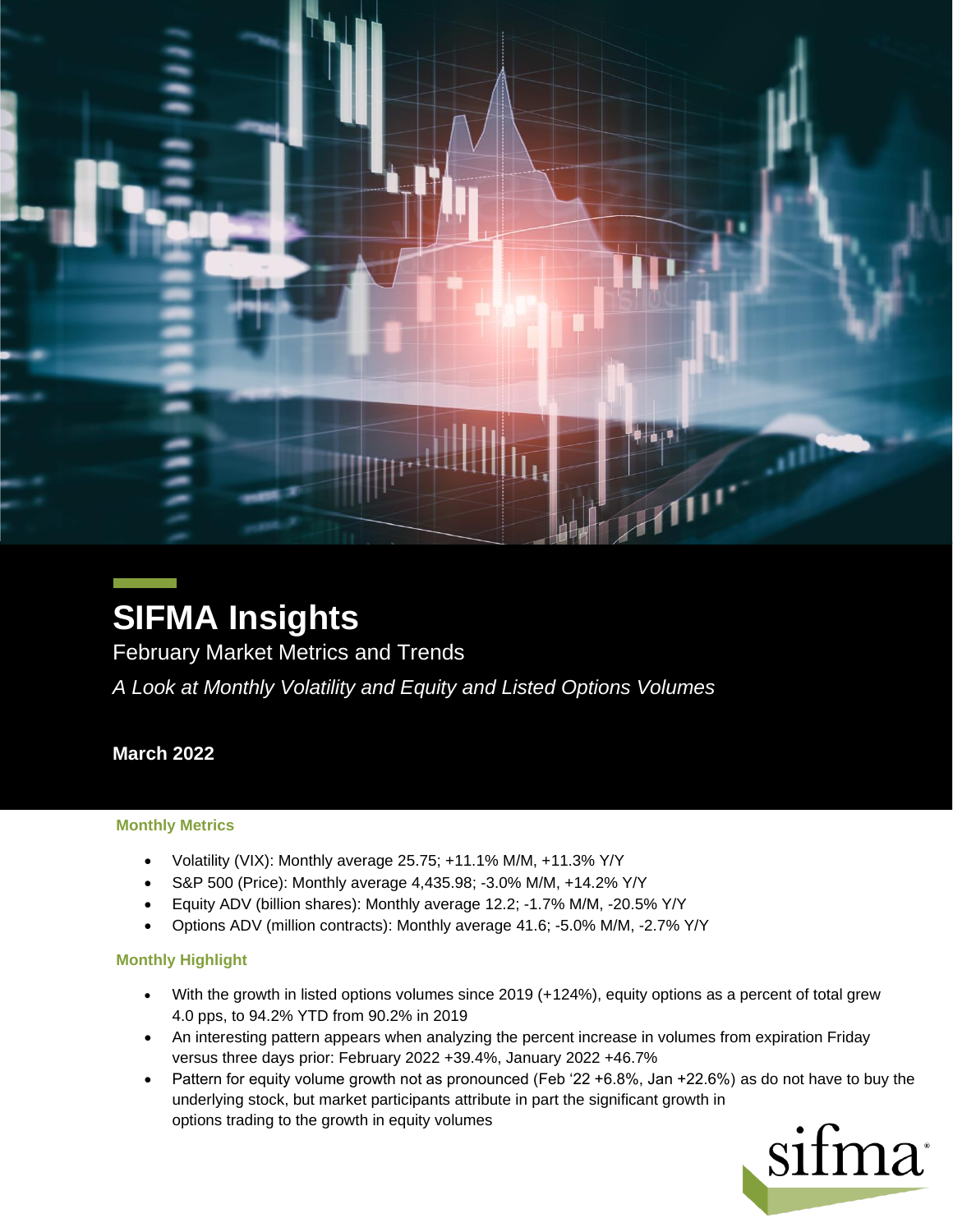## **Monthly Market Metrics**

In this section, we highlight the monthly market trends for volatility, price, and volumes.

#### **Volatility (VIX)**

- Monthly average 25.75
	- $\circ$  +11.1% M/M
	- $O + 11.3\%$  Y/Y
	- o +55.1% from the start of the year
- Monthly peak on the 23 $rd$  at 31.02, troughed on the 9<sup>th</sup> at 19.96





Source: Bloomberg, SIFMA estimates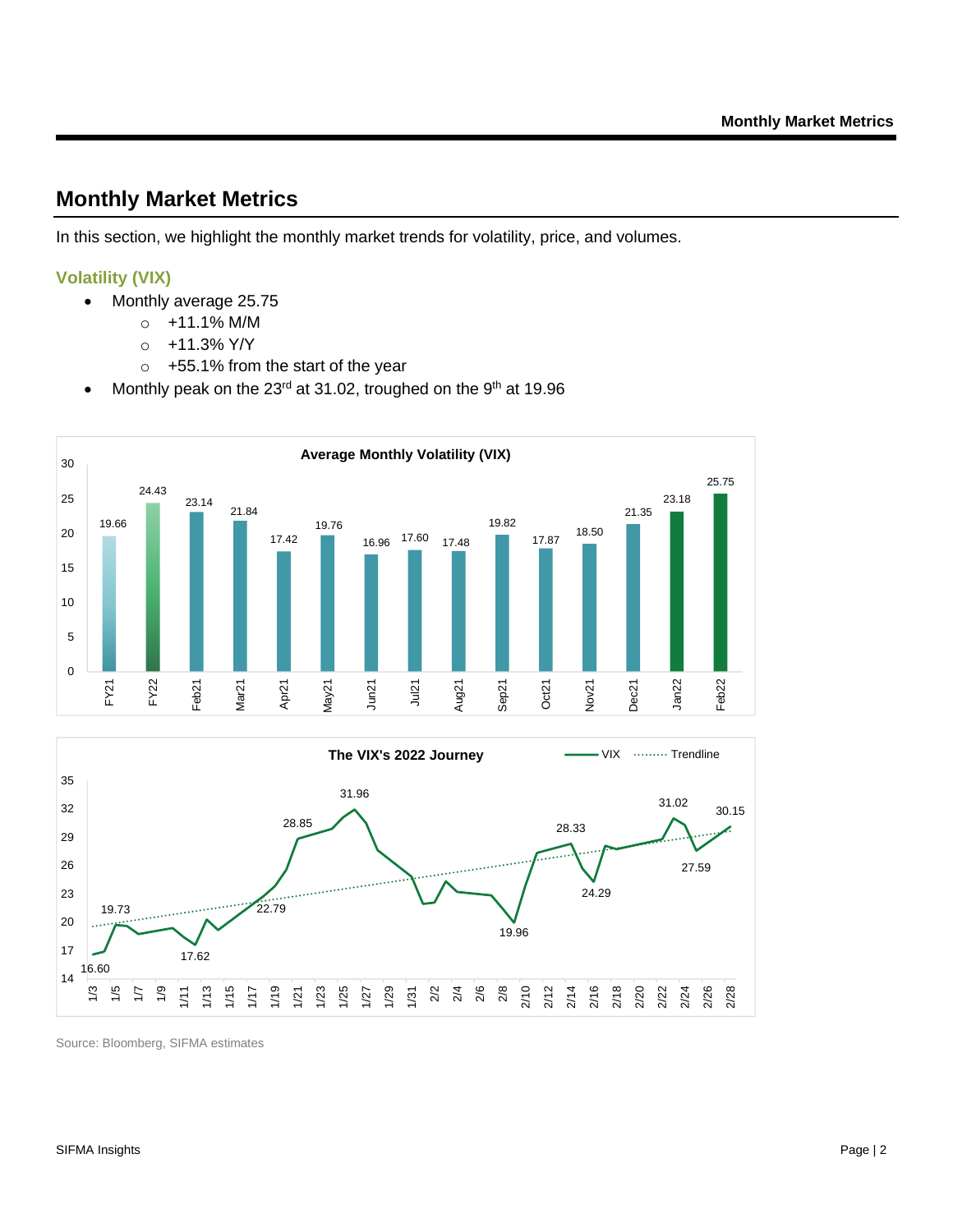#### **Index Price (S&P 500)**

- Monthly average 4,435.98
	- o -3.0% M/M
	- $\circ$  +14.2% Y/Y
	- o -7.5% from the start of the year
- Monthly peak on the 2<sup>nd</sup> at 4,589.38, troughed on the 23<sup>rd</sup> at 4,225.50



Source: Bloomberg, SIFMA estimates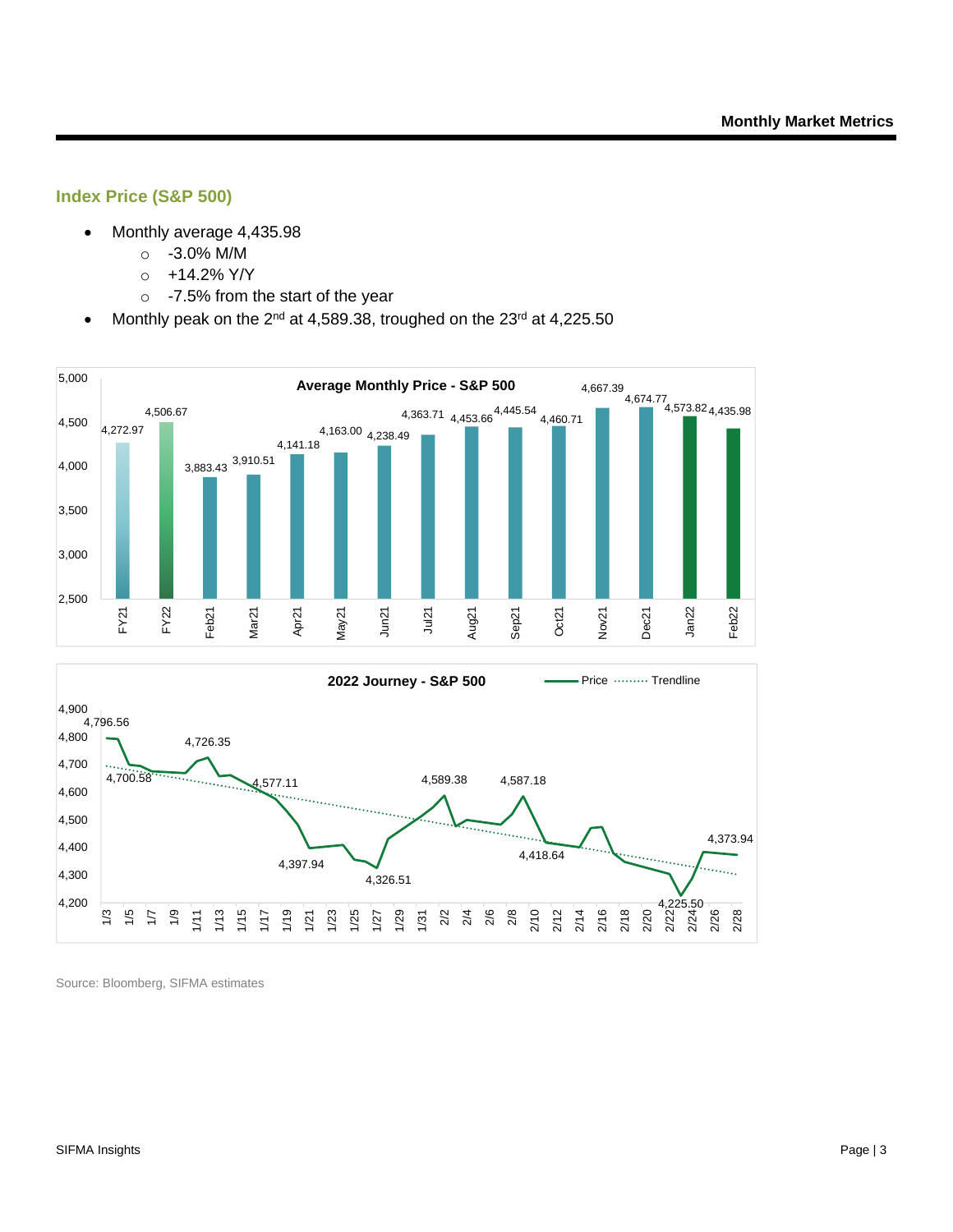#### **Equity Volumes (ADV)**

- Monthly average 12.2 billion shares
	- o -1.7% M/M
	- o -20.5% Y/Y
	- o +20.1% from the start of the year
- Monthly peak on the 24<sup>th</sup> at 17.7 billion shares, troughed on the  $7<sup>th</sup>$  at 10.4 billion shares
- Monthly average off exchange trading 39.7%; -0.2 pps M/M, -6.9 pps Y/Y

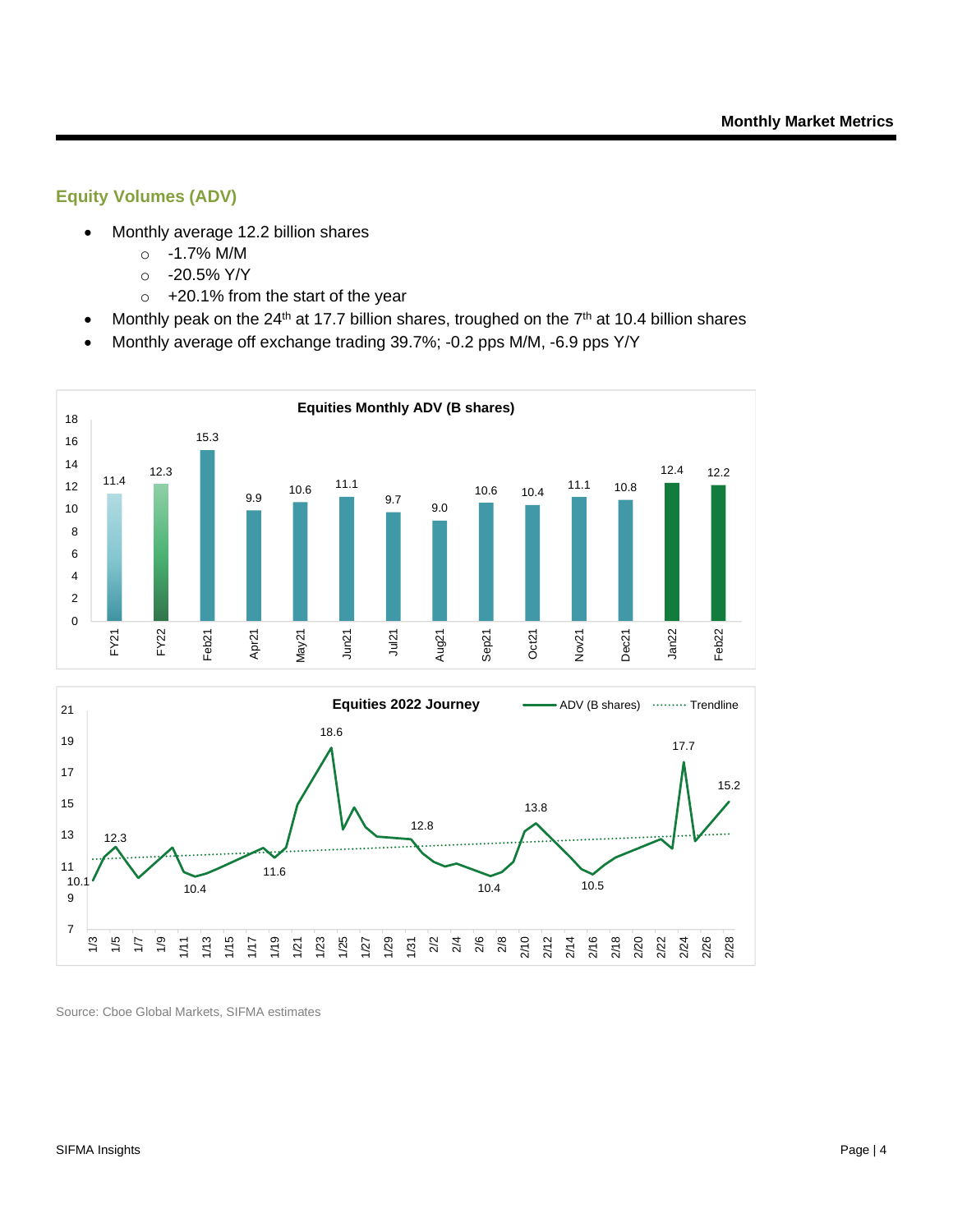#### **Multi-Listed Options Volumes (ADV)**

- Monthly average 41.6 million contracts
	- o -5.0% M/M
	- o -2.7% Y/Y
	- o +16.3% from the start of the year
- Monthly peak on the 11<sup>th</sup> at 53.2 million contracts, troughed on the 15<sup>th</sup> at 34.4 million contracts
- Monthly equity options 39.2 million contracts (-4.9% M/M, -3.9% Y/Y), index options 2.4 million contracts (-6.2% M/M, +23.0% Y/Y)

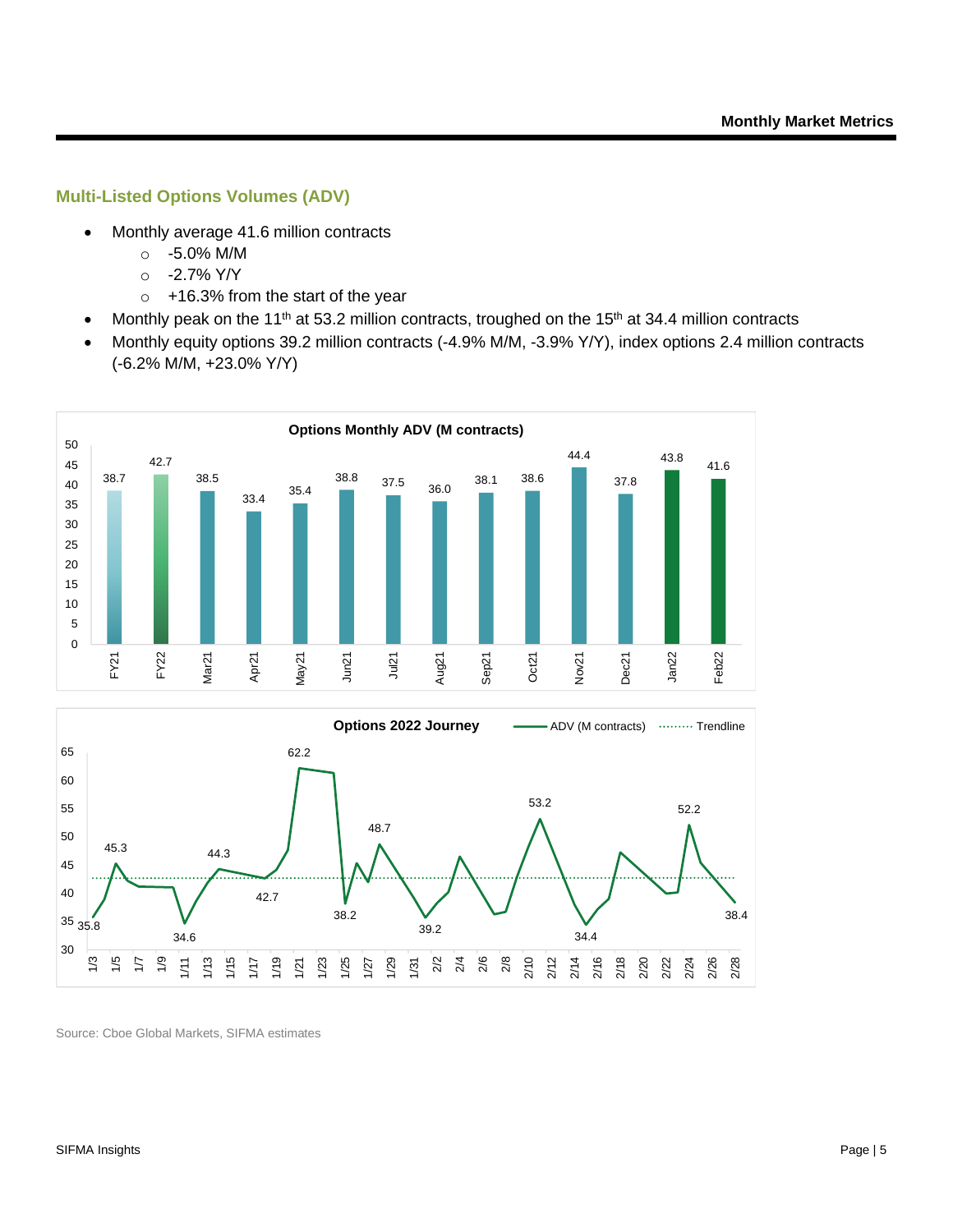# **Monthly Highlight**

In this section we drill down into an interesting trend that market participants are following.

#### **An Options Expiration Refresher**

An equity option is a financial contract which gives the holder the right but not the obligation to buy/sell a stock at a specified price, the strike price. The types of options are:

- **Call** The holder has the right to buy the underlying security, on or before expiration at the strike price
- **Put** The holder has the right to sell the underlying security, on or before expiration at the strike price
- One option contract equals 100 shares of the underlying stock

And the different rights afforded holders and sellers, and how the two parties interact, include:

- **Holder** (buyer)
	- $\circ$  Call = right to buy
	- $\circ$  Put = right to sell
- **Writer** (seller)
	- $\circ$  Call = obligation to sell
	- $\circ$  Put = obligation to buy

Additionally, we point out that some options must be exercised at specific times, depending upon style. Most options (depending upon contract type) technically expire at 11:59 a.m. on the date of expiration, the Saturday that follows the third Friday of the month for equity options traded on U.S. exchanges. However, the latest that public holders can exercise their options contracts is 5:30 p.m. on the day before the expiry date, the Friday. Options styles include:

- **American** can be exercised any time between purchase and expiry
- **European** can only be exercised at expiry
- **Bermuda** can be exercised on specific dates as well as expiry

Options have time value, or extrinsic value, which is equal to any premium in excess of intrinsic value (the moneyness) before expiration. This reflects an estimate that the option's value will increase prior to expiration given a favorable change in the underlying stock price. As expiration approaches, options decrease in value and the contract holder must decide whether to sell, exercise, or let it expire. The difference between an option's strike price and the market price of the underlying stock determines the option's value:

- **In-the-Money** For a call option, if the stock price is greater than the strike price; reversed for puts
- **At-the Money**  Stock price is identical to the strike price; the option has no intrinsic value
- **Out-of-the-Money** For a call option, when the stock price is less than the strike price; reversed for puts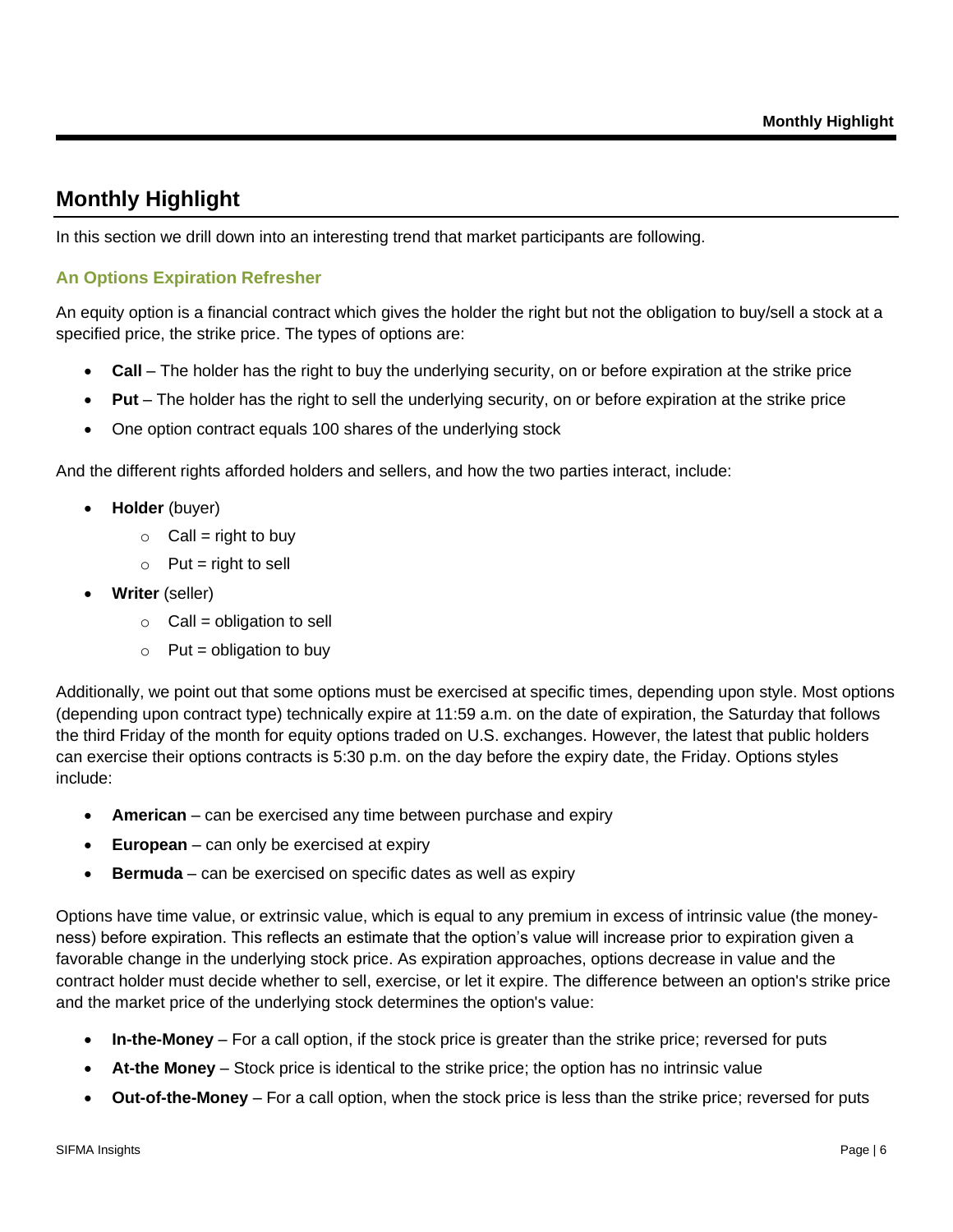When the option is in the money and approaches expiration, the holder can either sell the option to lock in the value or exercise the option to buy the underlying shares. If the option is out of the money, the option holder would be better off selling it before it expires worthless, as a better price for the stock is available in the open market (for call options).

A popular options strategy is writing a covered call, i.e. the call is covered by an equivalent long stock position. The covered call writer (seller) expects a steady or slightly rising stock price in the near to medium term (the length of the contract); they do not expect a significant increase/decrease in the stock price. A covered call provides a small hedge on the stock (downside protection) while earning a premium income and thereby increasing overall returns on a stock holding, albeit the investor temporarily forfeits much of the stock's upside potential. At contract expiration, sellers of call options, who are short the stock, purchase the underlying stocks to cover their positions resulting from the sale of the options contract.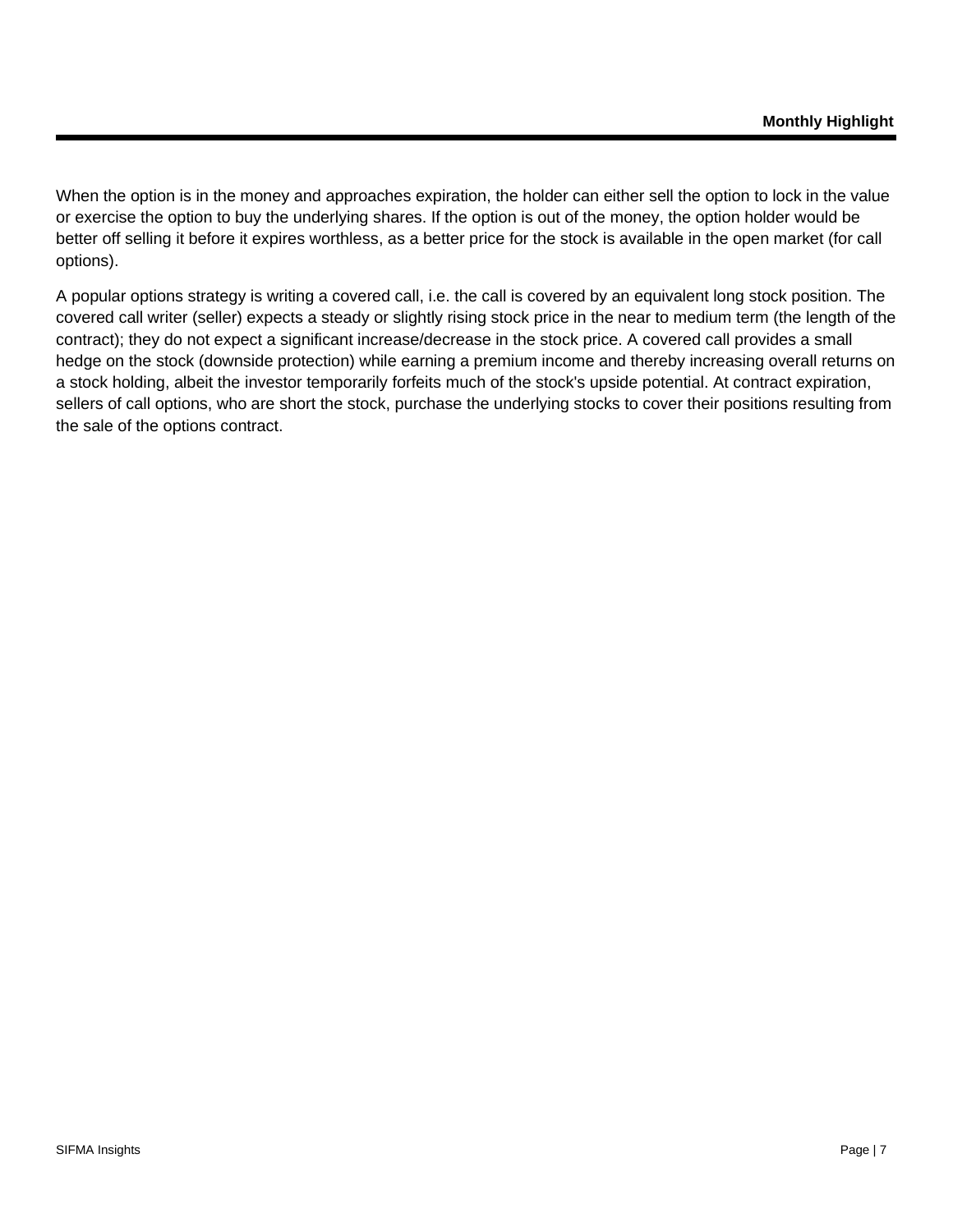#### **Growth in Equity Options**

Before looking at equity options volumes during expiration, we look at the growth in equity options as a percent of total options volumes (versus index options). We have seen significant growth in total options volumes since the COVID driven boom starting in 2020: 19.1 million contracts in 2019; 29.0 million contracts in 2020; 38.7 million contracts in 2021; and 42.7 million contracts YTD. This is a volume increase of +124.3% since 2019.

During the same time period, the percentage of equity options grew +4.0 pps. Since 2019, the trendline is upward sloping, growing to 94.2% on average YTD from an average of 90.2% in 2019. These increases provide for a greater chance of exercising options contracts, translating to higher equity volumes.

Percent of equity option volumes as a percent of total options volumes:

- $2019 = 90.2%$
- $2020 = 93.8\%$ ; +3.6 pps Y/Y
- $2021 = 94.8\%$ ; +1.0 pps Y/Y, +4.6 pps to 2019
- $YTD = 94.2\%$ ; -0.6 pps  $Y/Y$ , +4.0 pps to 2019

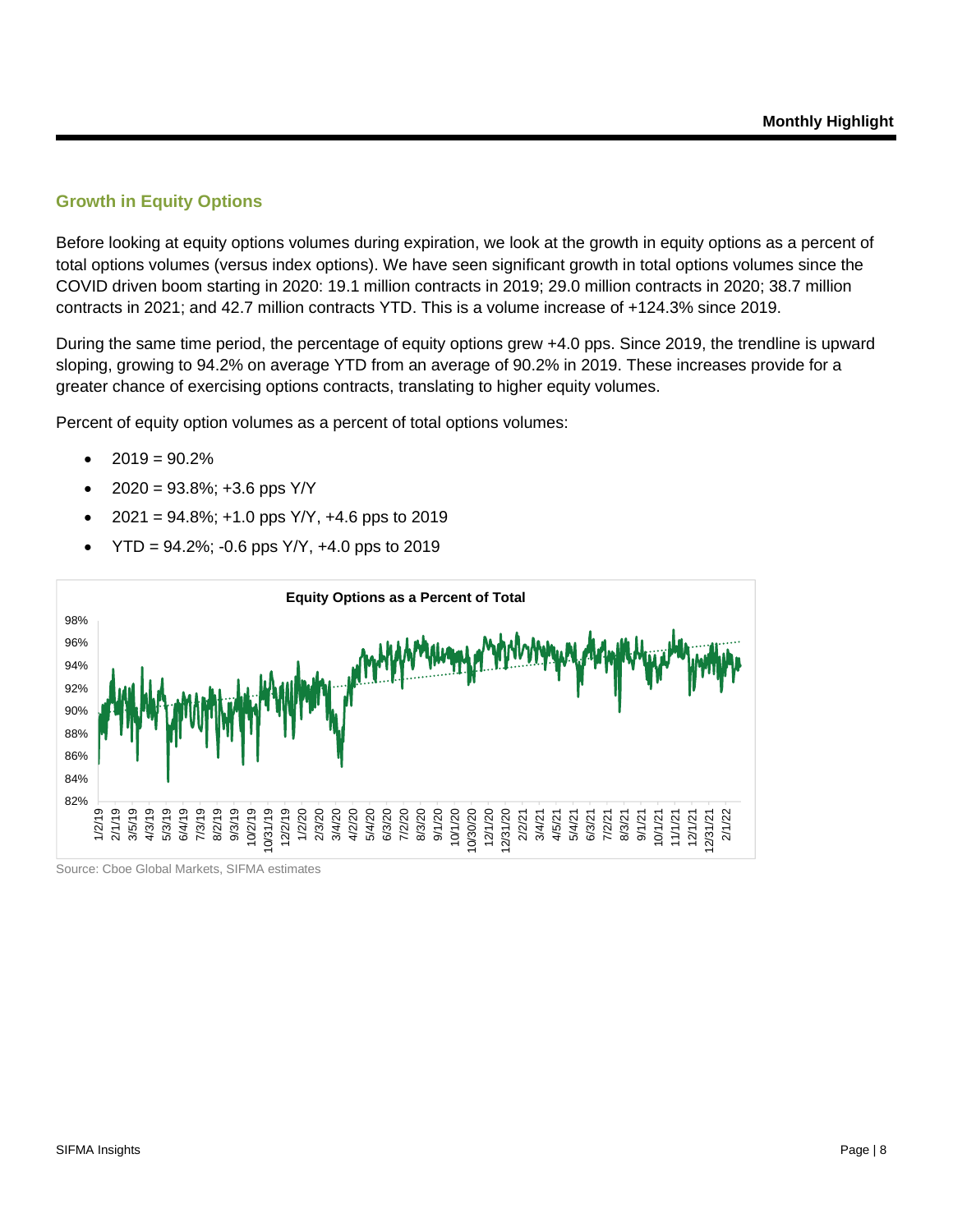#### **Equity Options Volumes at Expiration**

As shown in the charts below, equity option volumes increase a few days ahead of expiration Friday. At expiration, sellers of call options purchase stocks to cover their positions resulting from the sale of the options contract. As any in the money option is automatically exercised, institutions have a good idea of what they need to cover going into the Friday. An interesting pattern appears when analyzing the percent increase in volumes as measured from expiration Friday to three days prior. The volume pop decreased in 2020 and 2021 to +29%, versus an over 50% increase during the pre-COVID lower volume times in 2019 (or what used to be normal). The three-day volume pops have increased again in 2022:

- February  $2022 = +39.4\%$
- January  $2022 = +46.7%$
- November 2021 =  $+29.0\%$
- December  $2020 = +29.2\%$
- January 2019 =  $+52.0\%$

To assess what is going on here, we first look at historical changes in aggregate annual equity option volumes:

- 2021 versus 2019 was +113.0%
- 2020 versus 2019 was +58.2%
- 2021 Y/Y (versus 2020) was +34.6%
- January 2022 versus 2021 was +12.5%
- February 2022 versus 2021 was +7.0%

We relate the changes in the three-day volume pop around expiration Fridays to these aggregate volumes moves. In general, the equity options market was at significantly elevated levels in 2021 and 2022 versus historical data (and Y/Y for 2021). As such, the expiration volume moves were muted compared to historical trends. Then in 2022, overall equity options volumes growth rates have come down substantially since 2020/2021, given tougher comps. Therefore, you see a bigger growth rate differential around contract expiration.

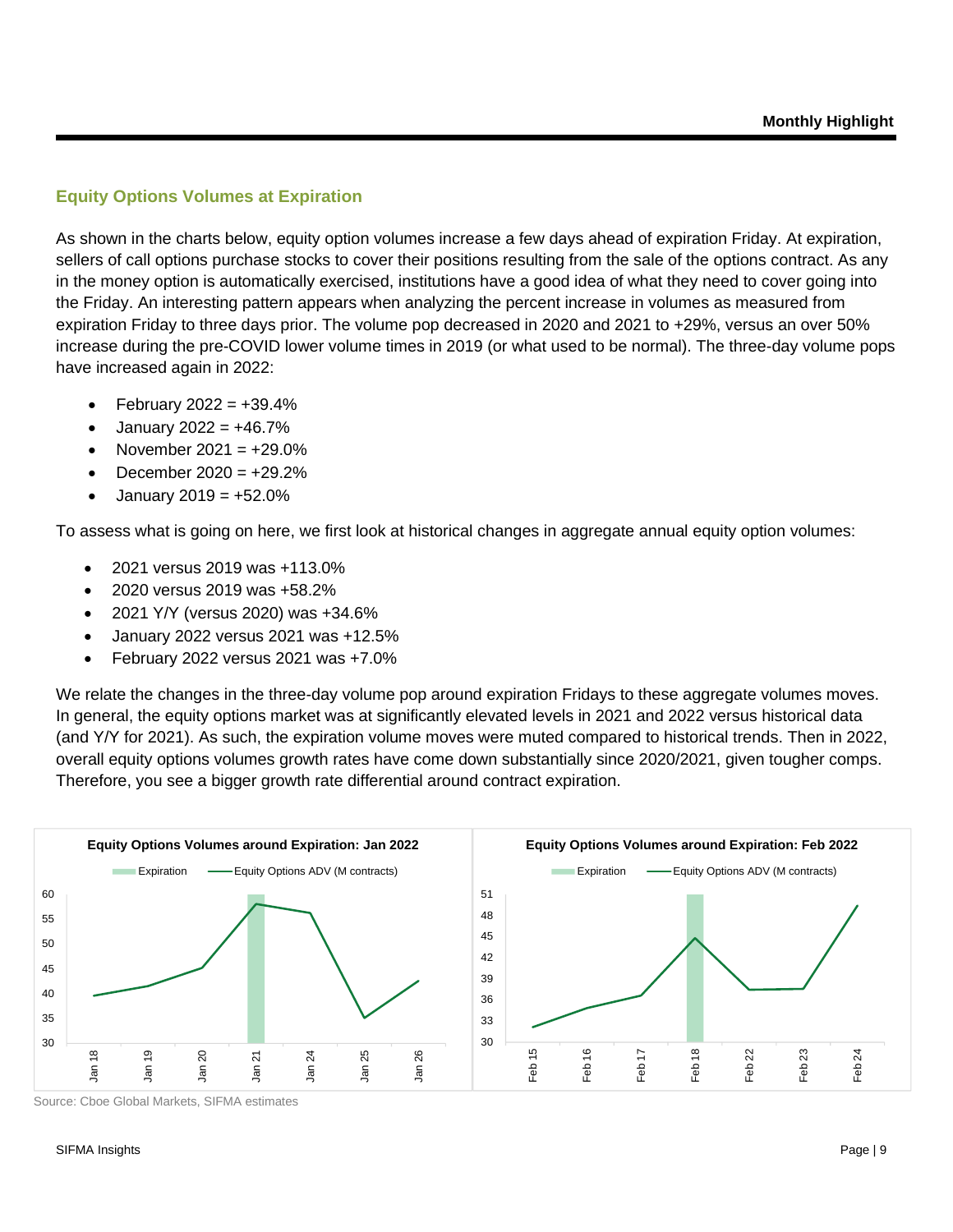

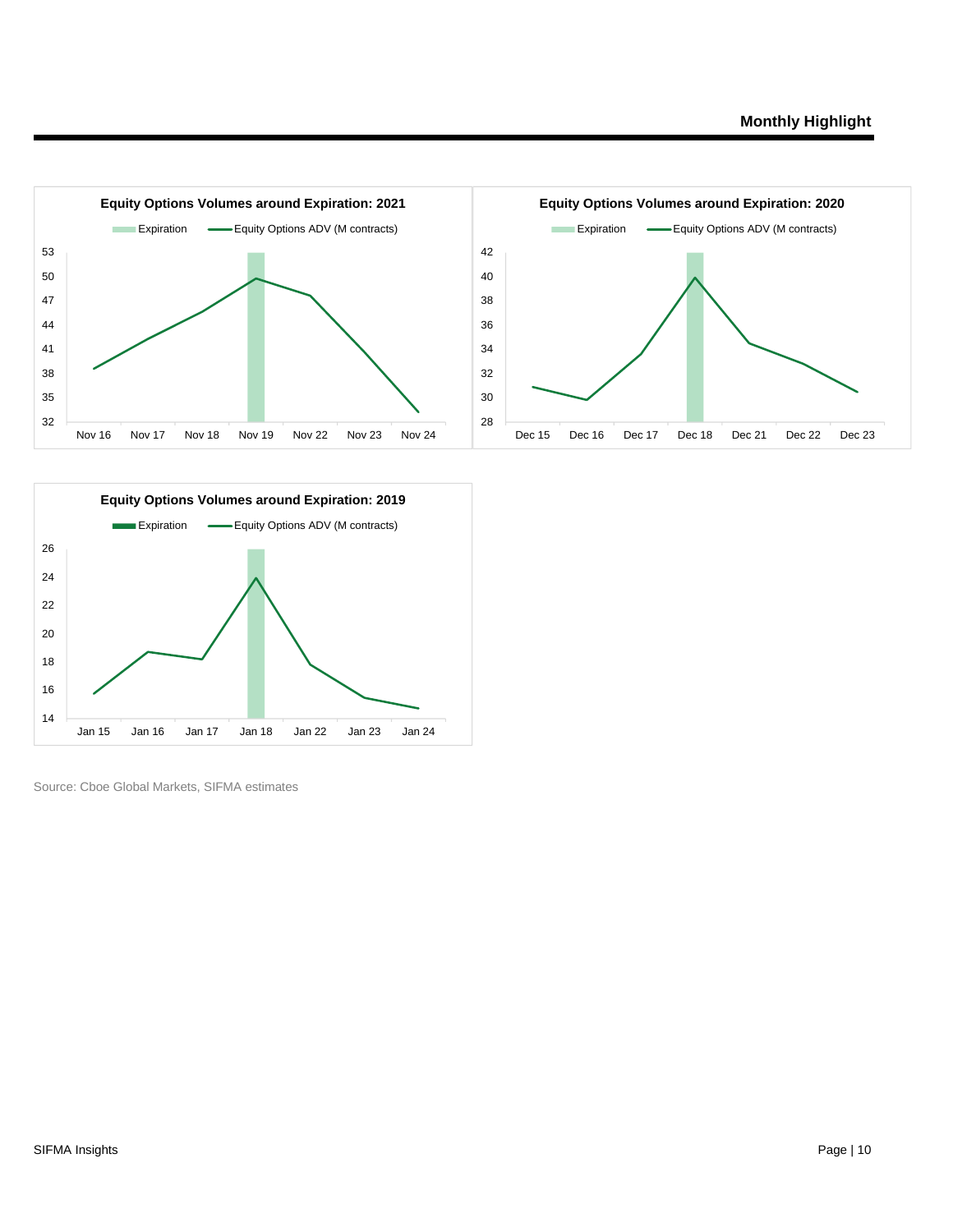#### **Equity Volumes at Equity Option Expiration**

When the equity call option contract is in the money, the seller of the contract must buy the underlying stocks to cover their obligation to the contract holder. As such, on expiration Fridays, the contract seller purchases 100 shares of the underlying stock for each options contract.

However, equity volumes around options expiration Fridays do not appear to have as solid of a pattern or be as pronounced as the increase in equity options volumes. The three-day volume pops (from expiration Friday to three days prior) for equity volumes include:

- February  $2022 = +6.8%$
- January 2022 =  $+22.6%$
- November 2021 =  $-0.6\%$  (saw a 3.3% increase the day before)
- December  $2020 = +55.4\%$
- January 2019 =  $+14.8%$

In other words, it is not a 100% correlation in volume growth rates across equity options and equities, as the options contract does not have to be converted into the underlying shares. (It is the right to buy, not the requirement to buy, the underlying stock.) That said, market participants do attribute in part the significant growth in options trading to the growth in equity volumes.



Source: Cboe Global Markets, SIFMA estimates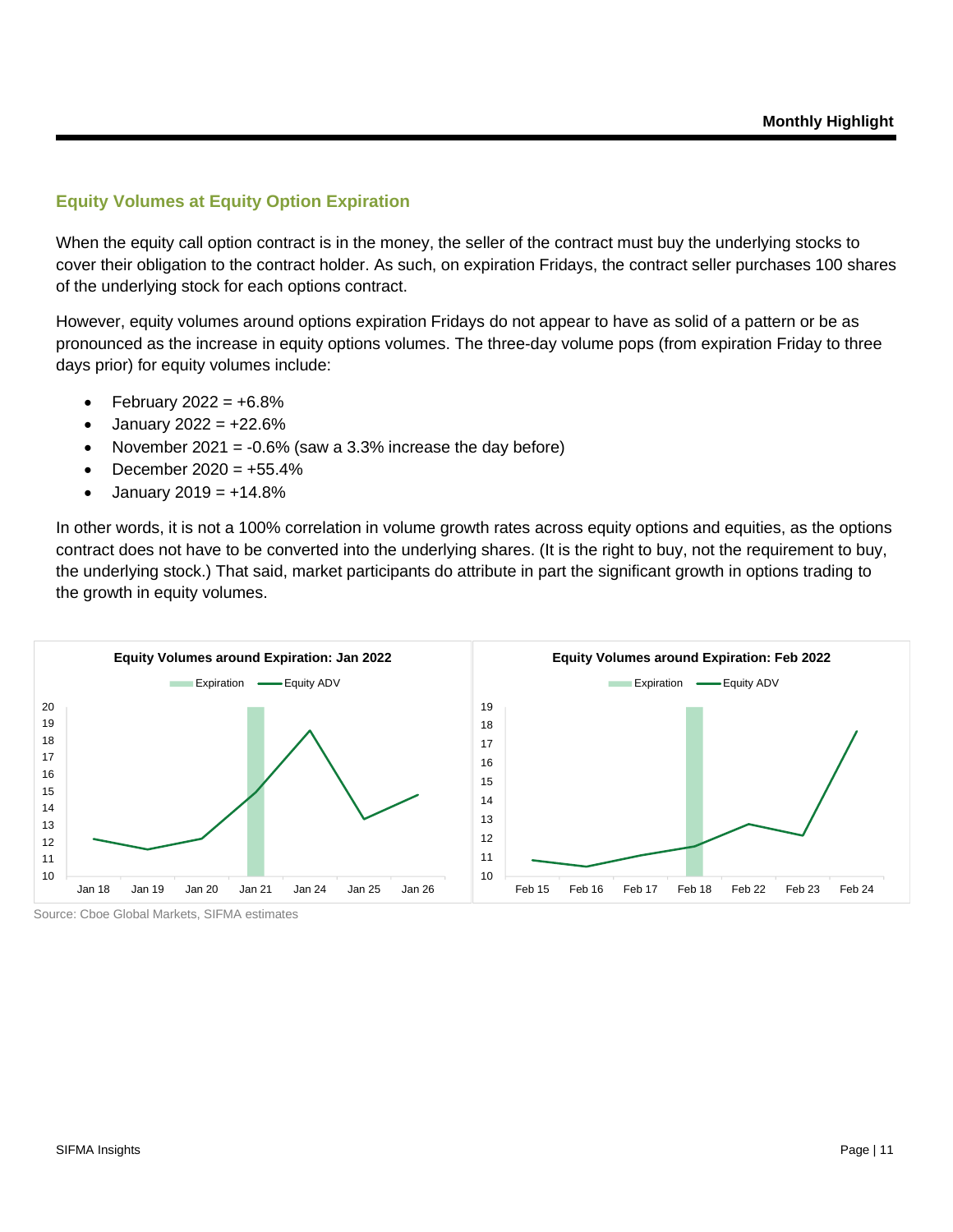